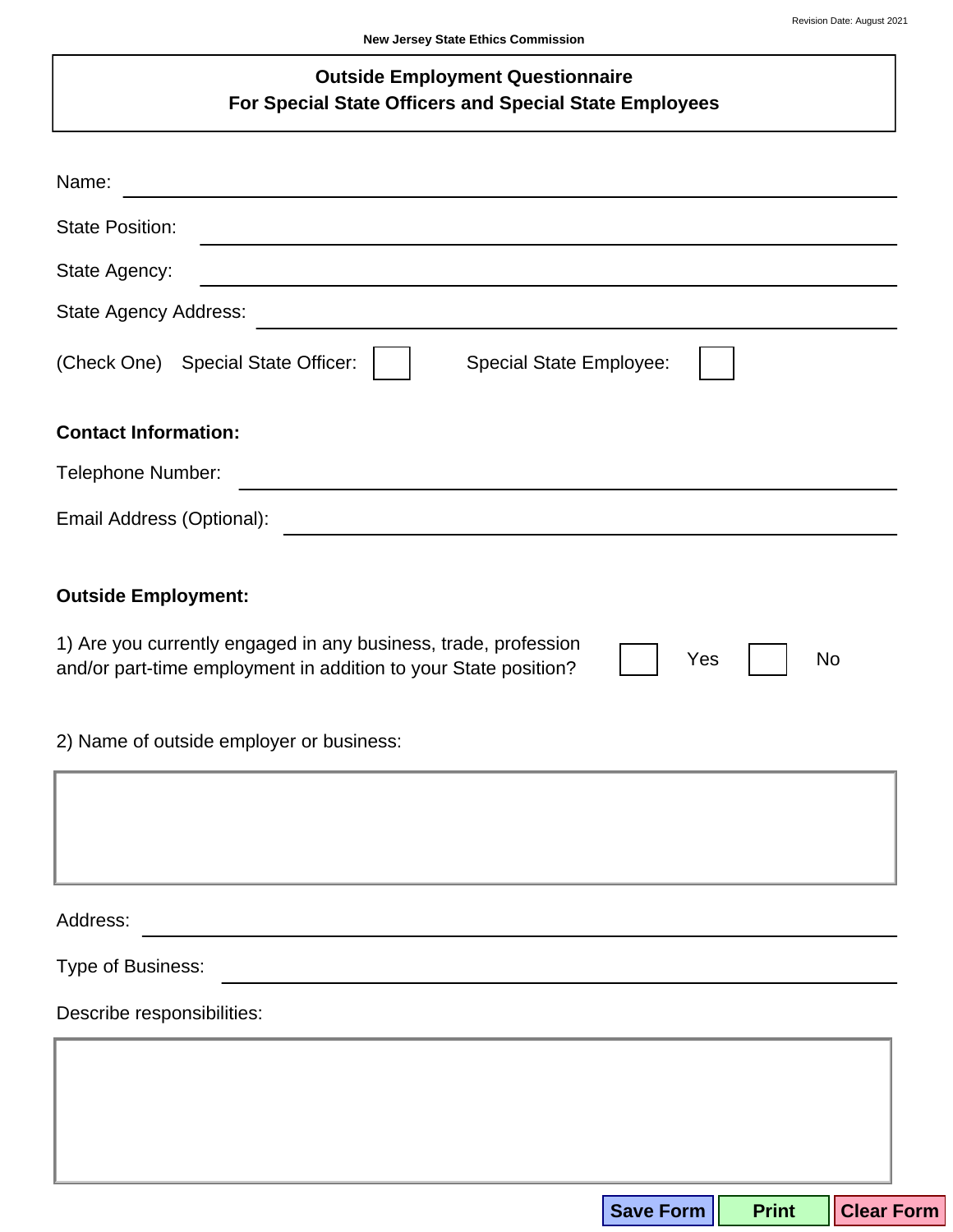3) Is your business or employment being performed for or with any other employee or official of your State agency?

|--|--|--|

 $No$ 

**No** 

4) Does or will your outside employment or business require/cause you to have contacts with any NJ State agencies, vendors, consultants, casino license holders or applicants<sup>1</sup>, medical cannabis permit holders, applicants, or entities<sup>2</sup>, or personal use cannabis license holders, applicants, or entities<sup>3</sup>?

| Yes. |  | Nc |
|------|--|----|
|------|--|----|

If yes, explain:

5) Do you hold a license, permit, registration, certification, certificate or commission issued by a State agency that entitles you to engage in a particular business, profession, trade or occupation (e.g. Real Estate, Teaching)?

Yes

If yes, type of license, permit, registration, certification, certificate or commission :

| License, permit, registration, certification, certificate or commission is : | Active | Inactive |
|------------------------------------------------------------------------------|--------|----------|

- $1$  Casino license holder or applicant means holder of, or an applicant for, a casino license or in any holding or intermediary company with respect thereto, as defined by the "Casino Control Act," P.L.1977, c. 110 (C.5:12-1 et seg.). It may also include any holder of, or applicant for, a license, permit, or other approval to conduct Internet gaming, or any holding or intermediary company with respect thereto; any Internet gaming affiliate of any holder of, or applicant for, a casino license, or any holding or intermediary company with respect thereto; or any business, association, enterprise, or other entity that is organized, in whole or in part, for the purpose of promoting, advocating for, or advancing the interests of the Internet gaming industry generally or any Internet gaming-related business or businesses in connection with any cause, application, or matter.
- $\overline{2}$ Medical cannabis permit includes a medical cannabis cultivator permit, medical cannabis manufacturer permit, medical cannabis dispensary permit, or clinical registrant permit; medical cannabis entities may also include medical cannabis permit holders or applicants, any entity that employs any certified medical cannabis handler to perform transfers or deliveries of medical cannabis, or any holding or intermediary company with respect thereto.
- 3 Personal use cannabis license includes a cannabis cultivator, cannabis manufacturer, cannabis wholesaler, cannabis distributor, cannabis retailer, or cannabis delivery service license; personal use cannabis entities may also include personal use cannabis license holders or applicants, any entity that employs or uses a certified personal use cannabis handler to perform work for or on behalf of a licensed cannabis establishment, distributor, or delivery service, or any holding or intermediary company with respect to thereto.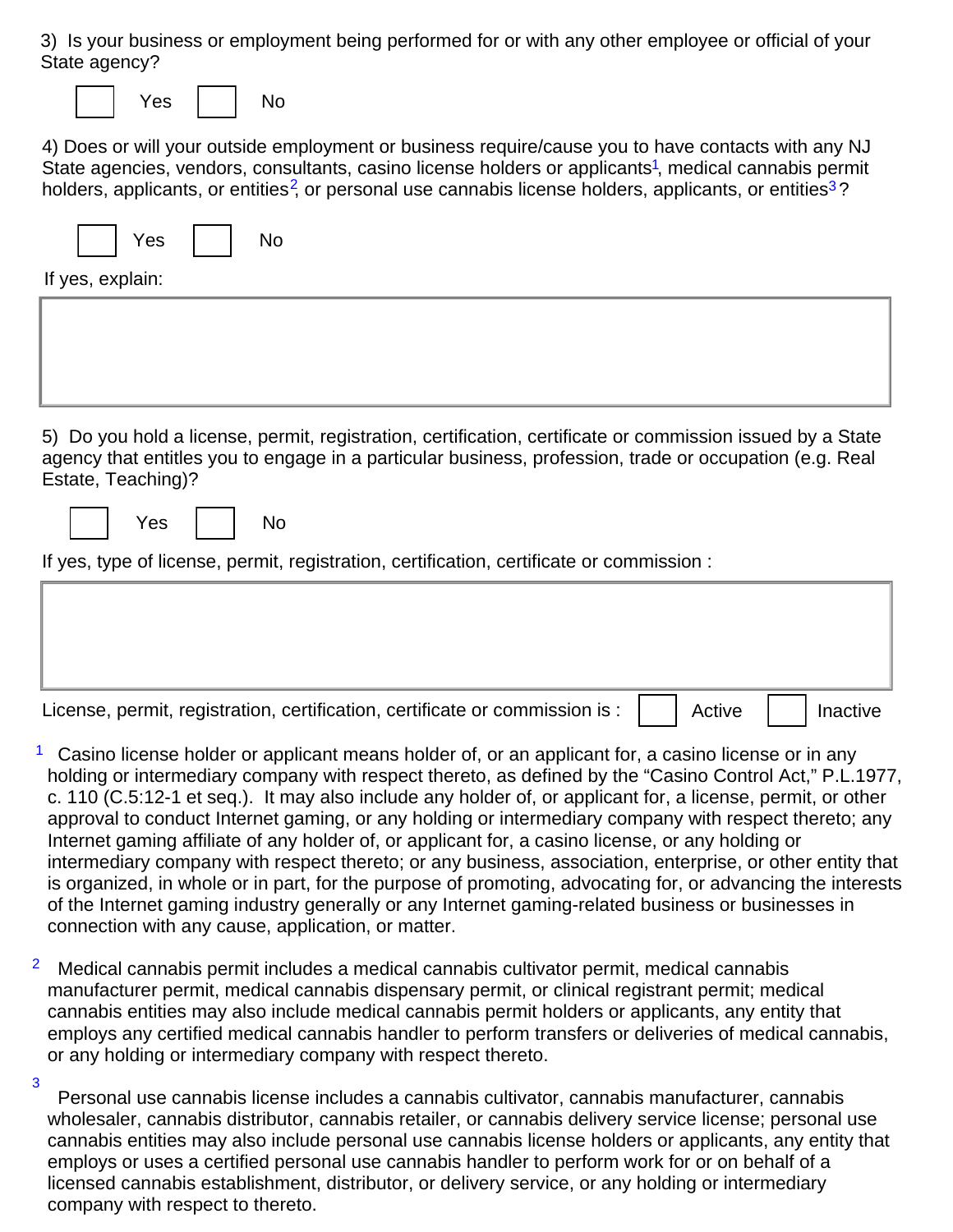| 6) Do you hold outside voluntary position(s)?<br><b>No</b><br>Yes                 |  |  |  |  |
|-----------------------------------------------------------------------------------|--|--|--|--|
| If yes, please list:                                                              |  |  |  |  |
|                                                                                   |  |  |  |  |
|                                                                                   |  |  |  |  |
| 7) Are you an officer in any trade or business organization?<br><b>No</b><br>Yes  |  |  |  |  |
| If yes, please list:                                                              |  |  |  |  |
|                                                                                   |  |  |  |  |
|                                                                                   |  |  |  |  |
|                                                                                   |  |  |  |  |
|                                                                                   |  |  |  |  |
|                                                                                   |  |  |  |  |
|                                                                                   |  |  |  |  |
|                                                                                   |  |  |  |  |
| <b>No</b><br>Yes<br>8) Are you serving in any elected or appointed public office? |  |  |  |  |
| If yes, identify the public office and explain the duties:                        |  |  |  |  |
|                                                                                   |  |  |  |  |
|                                                                                   |  |  |  |  |

## **Relatives:**

(For purposes of this section, "relative" means your spouse, domestic partner, civil union partner or your or your spouse/partner's parent, child, brother, sister, aunt, uncle, niece, nephew, grandparent, or grandchild, whether the relative is related to you or your spouse/partner by blood, marriage or adoption.)

9) Are any relatives employed by the State agency in which you serve?

If yes, please provide name of relative(s):